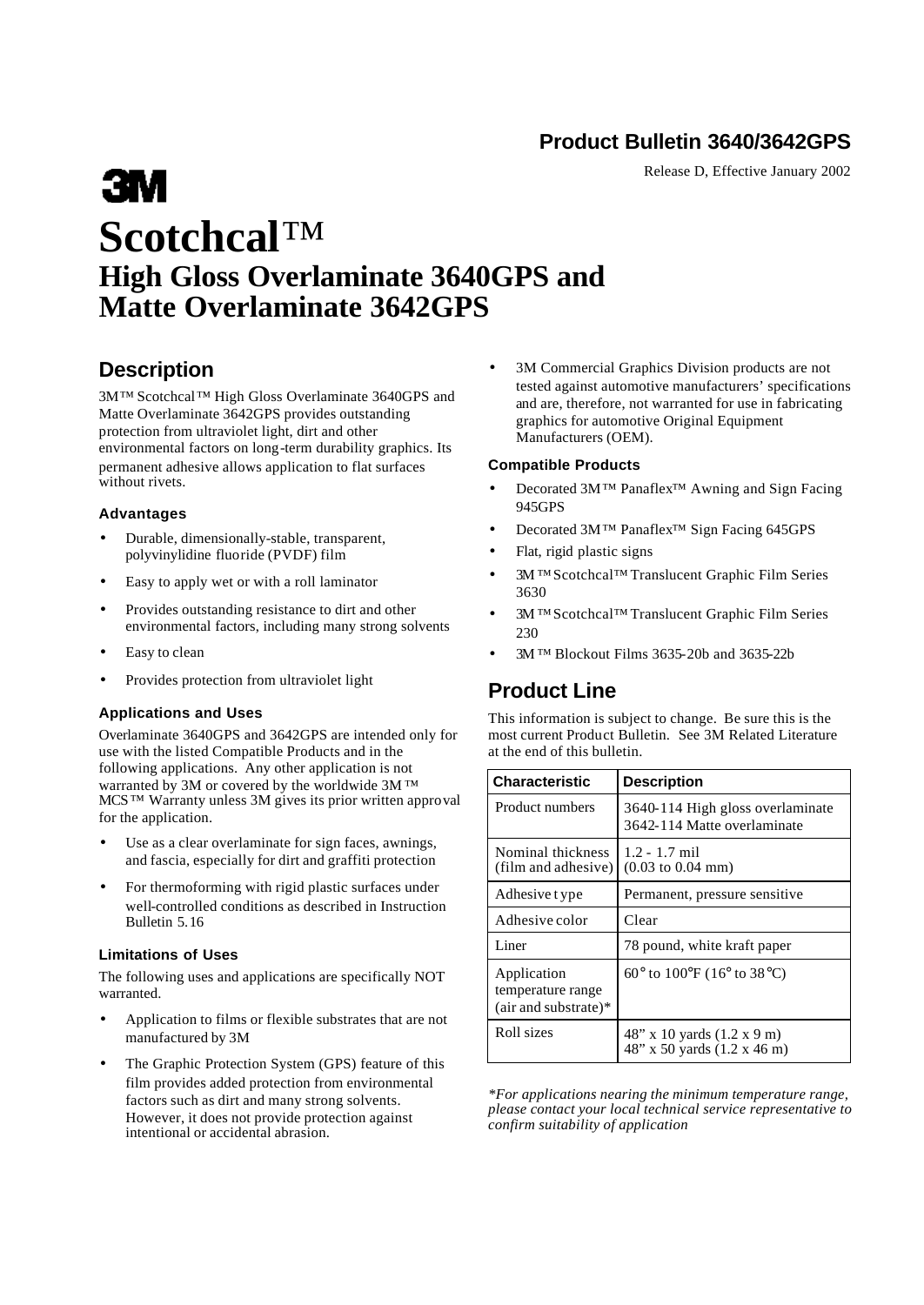Note: For the full product names of the 3M products listed on this page, please see page 1.

## **Effective Performance Life**

The effective performance life of Scotchcal transparent films 3640GPS and 3642GPS are based on field experience and exposure tests conducted throughout the United States. When the graphics are processed and used according to 3M recommendations, they should have the performance life shown in the charts below. The actual performance depends on the:

- correct combination of film and overlaminate
- selection and preparation of the substrate
- application methods
- direction and angle of exposure
- - environmental conditions
	- cleaning methods

| Films 3640GPS and 3642GPS applied to:     | <b>Vertical Exposure</b><br>face of graphic is<br>vertical $+10^{\circ}$ |                            | <b>Non-Vertical Exposure</b><br>face of graphic is more<br>than 10°<br>from vertical |                            |
|-------------------------------------------|--------------------------------------------------------------------------|----------------------------|--------------------------------------------------------------------------------------|----------------------------|
|                                           | U.S. <sup>1</sup><br>years                                               | S.W. <sup>2</sup><br>years | U.S. <sup>1</sup><br>years                                                           | S.W. <sup>2</sup><br>years |
| Film series 230                           | 6                                                                        |                            | h                                                                                    |                            |
| Film 3635-20b and 3635-22b, first surface | Q                                                                        | 6                          | 6                                                                                    |                            |
| Film 3635-91, first surface unprinted     |                                                                          |                            |                                                                                      |                            |
| Film series 3630                          | Q                                                                        | 6                          | h                                                                                    |                            |
| Film series 3630, thermoformed            | h                                                                        |                            | n                                                                                    |                            |
| Awning and sign facing 945GPS             | Ω                                                                        | 6                          |                                                                                      |                            |

1 For the warranty periods outside the United States, contact the 3M sales organization for that country.

2 The United States Desert Southwest area includes Arizona, New Mexico, and the desert areas of California, Nevada, Utah, and Texas. A detailed map is available by request.

## **Application**

Overlaminates 3640GPS and 3642GPS are applied using the wet (detergent and water) application method. See Instruction Bulletin 5.7 for details. These films may also be used in conjunction with a hand or power drive roll laminator.

## **Removal**

Overlaminates 3640GPS and 3642GPS are not removable.

## **Shelf Life, Storage and Shipping**

Follow these guidelines to store and ship Overlaminates 3640GPS and 3642GPS and the processed graphics.

- The film has a shelf life of two years after receipt from 3M.
- Store the film in a clean, dry area in the original container.
- Store the film out of direct sunlight and at less than 100°F (38°C).

• Ship the finished graphic lying flat or roll the graphic. For rolling, roll the film-side out onto a core that is 6 inches (15 cm) in diameter or larger. These methods help prevent the liner from wrinkling or popping off.

# **Health and Safety**

## **! Caution**

When handling any chemical products, read the manufacturers' container labels and the Material Safety Data Sheets (MSDS) for important health, safety and environmental information.

To obtain MSDS sheets for 3M products:

- By fax, call 1-800-364-0768 in the US and Canada or 1-650-556-8417 for all other locations.
- Electronically, visit us at www.3M.com/MSDS.
- By mail, or in case of an emergency, call 1-800-364-3577 or 1-651-737-6501.

When using any equipment, always follow the manufacturers' instructions for safe operation.

### **Warranted Durability**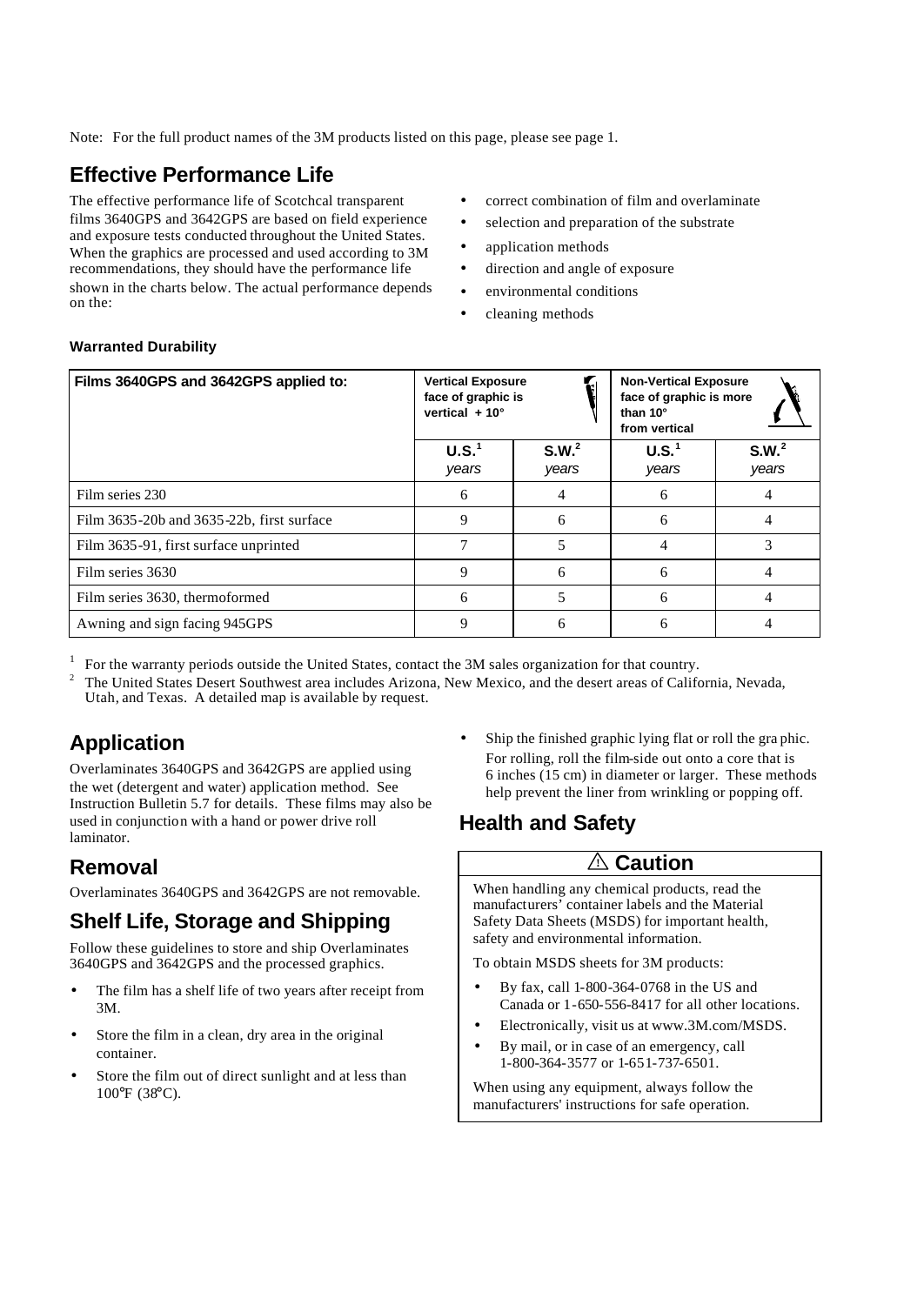#### **3M™ Panaflex™ Products**

The user is responsible for determining and complying with all applicable building codes that affect the use of materials in interior and exterior awning, banner and sign face applications, including flammability standards. For information on flammability requirements, contact your local building code officials. For information on the results of flammability testing on 3M ™ Panaflex™ Products from 3M Commercial Graphics Division, call 1–800–328– 3908.

## **Warranty and Limited Remedy**

*The following is made in lieu of all other express or implied warranties, including any implied warranty of merchantability or fitness for a particular purpose:* 3M™ Scotchca<sup>[™</sup> Transparent Graphic Film 3640GPS and 3642GPS is warranted to be free of defects in materials and manufacture at the time of shipment and to meet the specifications stated in this Product Bulletin. 3M will replace or refund the price of any 3M materials that do not meet this warranty within the specified time periods. See the worldwide  $3\overline{M}$ <sup>TM</sup> MCS<sup>TM</sup> Warranty bulletin, which gives the terms and limitations of the warranty.

**These remedies are exclusive. In no case shall 3M be liable for any direct, i ndirect or consequential damages, including any labor or non-3M material charges.**

## **3M Related Literature**

Listed below is related 3M technical literature that may be of interest. You may view and print these Bulletins from our Web site at www.scotchprint.com, or order them via our Fax-on-Demand (FOD) system. Call one of these phone numbers to order the desired bulletins, and specify the FOD document number provided in the chart.

United States or Canada: 1-800-364-0768 International: 1-651-732-6506

| <b>Subject</b>                                                                                         | <b>Bulletin</b><br>No. | FOD<br>No. |  |  |  |
|--------------------------------------------------------------------------------------------------------|------------------------|------------|--|--|--|
| <b>Product Bulletins</b>                                                                               |                        |            |  |  |  |
| 3M™ Scotchcal™ Translucent Graphic<br>Film Series 230                                                  | 230                    | 3002       |  |  |  |
| 3M™ Panaflex <sup>™</sup> Enhanced Image Sign<br>Facing 645EI                                          | 645                    | 4001       |  |  |  |
| 3M™ Panaflex <sup>™</sup> Awning and Sign<br>Facing 945 GPS                                            | 945                    | 4006       |  |  |  |
| 3M™ Scotchcal™ Translucent Graphic<br>Film Series 3630                                                 | 3630                   | 3009       |  |  |  |
| 3M Light Management Films                                                                              | 3635                   | 3010       |  |  |  |
| -3M <sup>TM</sup> Blockout Films 3635-20B, 3625-<br>22B                                                |                        |            |  |  |  |
| -3M <sup>TM</sup> Day/Night Films 3635-91                                                              |                        |            |  |  |  |
| <b>Instruction Bulletins</b>                                                                           |                        |            |  |  |  |
| Application, substrate selection,<br>preparation and substrate-specific<br>application techniques      | 5.1                    | 7001       |  |  |  |
| Application, wet method for screen<br>printed, thermal mass transfer and cut<br>graphics               | 5.7                    | 7007       |  |  |  |
| Thermoforming                                                                                          | 5.16                   | 7016       |  |  |  |
| Cleaning and repairing decorated<br>awnings and sign facings                                           | 6.1                    | 8501       |  |  |  |
| Storage, handling, maintenance, removal                                                                | 6.5                    | 8505       |  |  |  |
| <b>Warranties</b>                                                                                      |                        |            |  |  |  |
| Worldwide 3MTM MCSTM Warranty Packet<br>(includes all Commercial Graphics MCS Warranties)              |                        |            |  |  |  |
| Worldwide 3MTMMCSTM Warranty Overview-Folder                                                           |                        |            |  |  |  |
| Scotchprint® Graphics Warranty<br>(includes overview)                                                  |                        |            |  |  |  |
| 3M™ MCS™ Graphics Warranty for 3M™<br>Panaflex™ Awning and Sign Facings (includes<br><i>overview</i> ) |                        |            |  |  |  |

*Scotchprint is a registered trademark of 3M in the US and other countries. 3M, MCS, Panaflex and Scotchcal are trademarks of 3M.*



#### **Commercial Graphics Division 3M Canada 3M México, S.A. de C.V. 3M Puerto Rico, Inc.**

General Info. 1-800-374-6772 1-800-265-1840 52-5-270-0400 787-620-3000 787-620-3000<br>
Technical Info. 1-800-328-3908 Fax 519-452-6245 Fax 52-5-270-2299 Fax 787-750-3035 Technical Info. 1-800-328-3908 Fax 1-651-736-4233

Fax-on-Demand Document Number 3011

Fax-on-Demand 1-800-364-0768 US/Canada or 1-651-732-6506 International

3M Center, Building 220-6W-06 P.O. Box 5757 Av. Santa Fe No. 55 Puerto Rico Industrial Park<br>PO Box 33220 Puerto Rico Industrial Park<br>Alvaro Obregón P.O. Box 100 PO Box 33220 London, Ontario Col. Santa Fe, Del. Alvaro Obregón St. Paul. MN 55144-1000 Canada N6A 4T1 México. D.F. 01210

Carolina, PR 00986-0100

©3M 2002. All rights reserved

Product Bulletin 3640/3642GPS - **3**